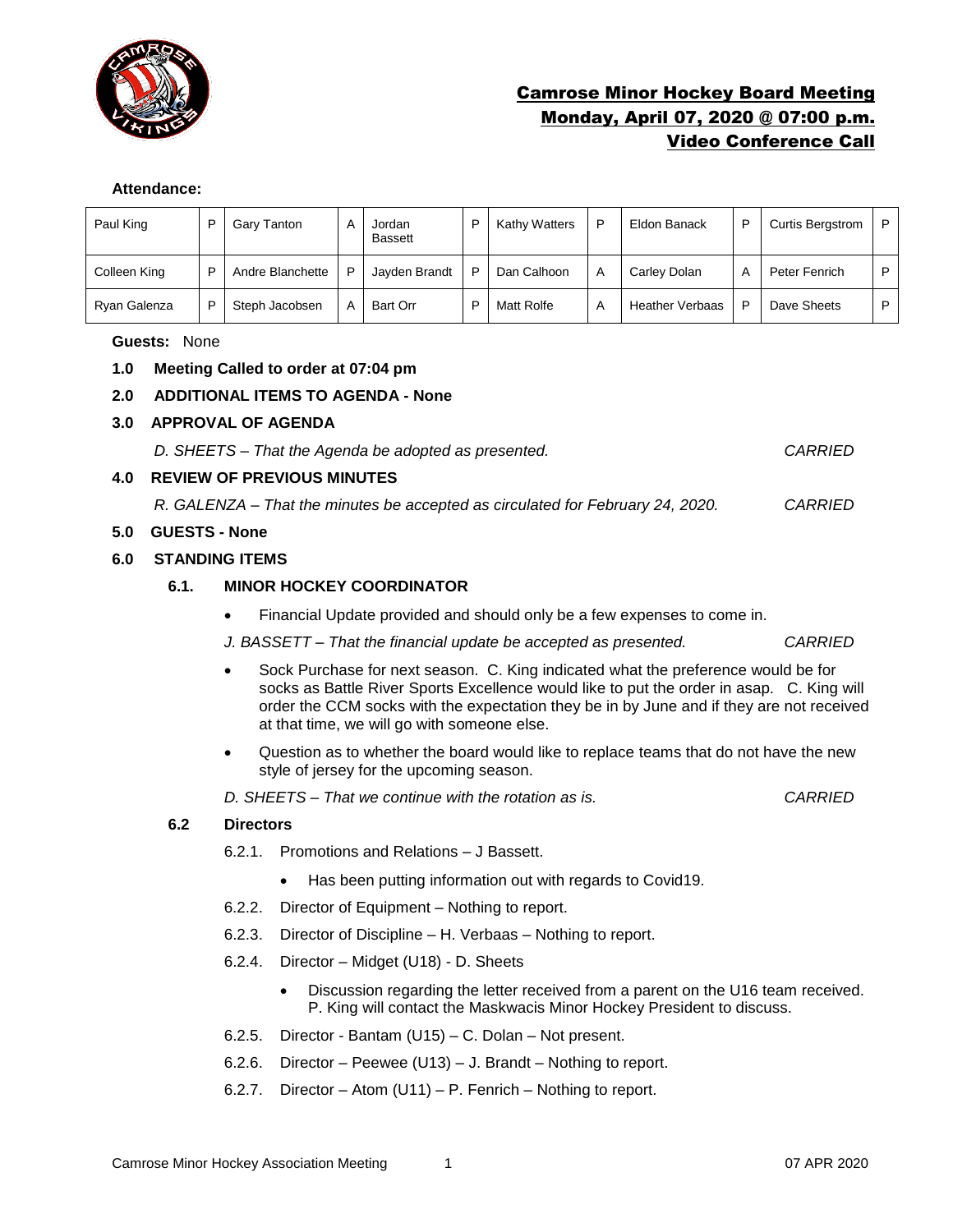- 6.2.8. Director Intro to Hockey (U9, U7) H. Verbaas and A. Blanchette
	- One week shy of having the year end jamboree but Covid 19 shut that down. All teams have been reimbursed their registration fees and t-shirts that had been purchased have all been sent out to the teams. Medals will be handed out to the Camrose participants once the quarantine is over and coaches can touch base with their players.
- 6.2.9. Director of Female Hockey E. Banack and K. Watters
	- K. Watters has met with the league and the league is aware that they did a lot of things incorrectly. Trying to persuade Edmonton and Leduc to come into the league. Looking at hosting a virtual AGM. Will also be looking into developing bylaws and policies and procedures.
- 6.2.10. RIC M Rolfe Not present.

#### **7.0 OLD BUSINESS**

#### **7.1 Update – Appeal – Midget A to NAI and Hockey Alberta**

• As previously sent out, the team did win their appeal with Hockey Alberta but by the time they were back in with NAI, NAI had changed the playoff format.

#### **7.2 Tim Green Camps**

• Final numbers were presented to the board. Discussion on how we can get more kids to attend the camps given back to the board members to think about. K. Watters will discuss with T. Green as well on how this can be improved.

#### **7.3 Feed Back for 2019 – 2020**

Feedback received to date given to board members for review. Will keep this form up on the website for year-round feedback.

#### **8.0 NEW BUSINESS**

- **8.1** Request from Garth Rapson
	- G. Rapson has requested that his son, G. Rapson be allowed to continue playing in Camrose whether he makes a AA team or not.
	- *J. BASSETT – That G. Rapson be allowed to come here with a Player Movement Form.*

*CARRIED.* 

# **8.2** AGM postponed

• Until it is cleared by the province to have group meetings, the AGM will be postponed. Will look at the end of May as a possible date. Following are the members up for reelection:

| BASSETT          | <b>JORDAN</b>  | Treasurer         |
|------------------|----------------|-------------------|
| <b>BERGSTROM</b> | <b>CURTIS</b>  |                   |
| DOLAN            | <b>CARLEY</b>  |                   |
| <b>GALENZA</b>   | <b>RYAN</b>    |                   |
| <b>JACOBSEN</b>  | <b>STEPH</b>   |                   |
| <b>SHEETS</b>    | <b>DAVE</b>    |                   |
| <b>TANTON</b>    | GARY           | Vice<br>President |
| <b>VERBAAS</b>   | <b>HEATHER</b> |                   |